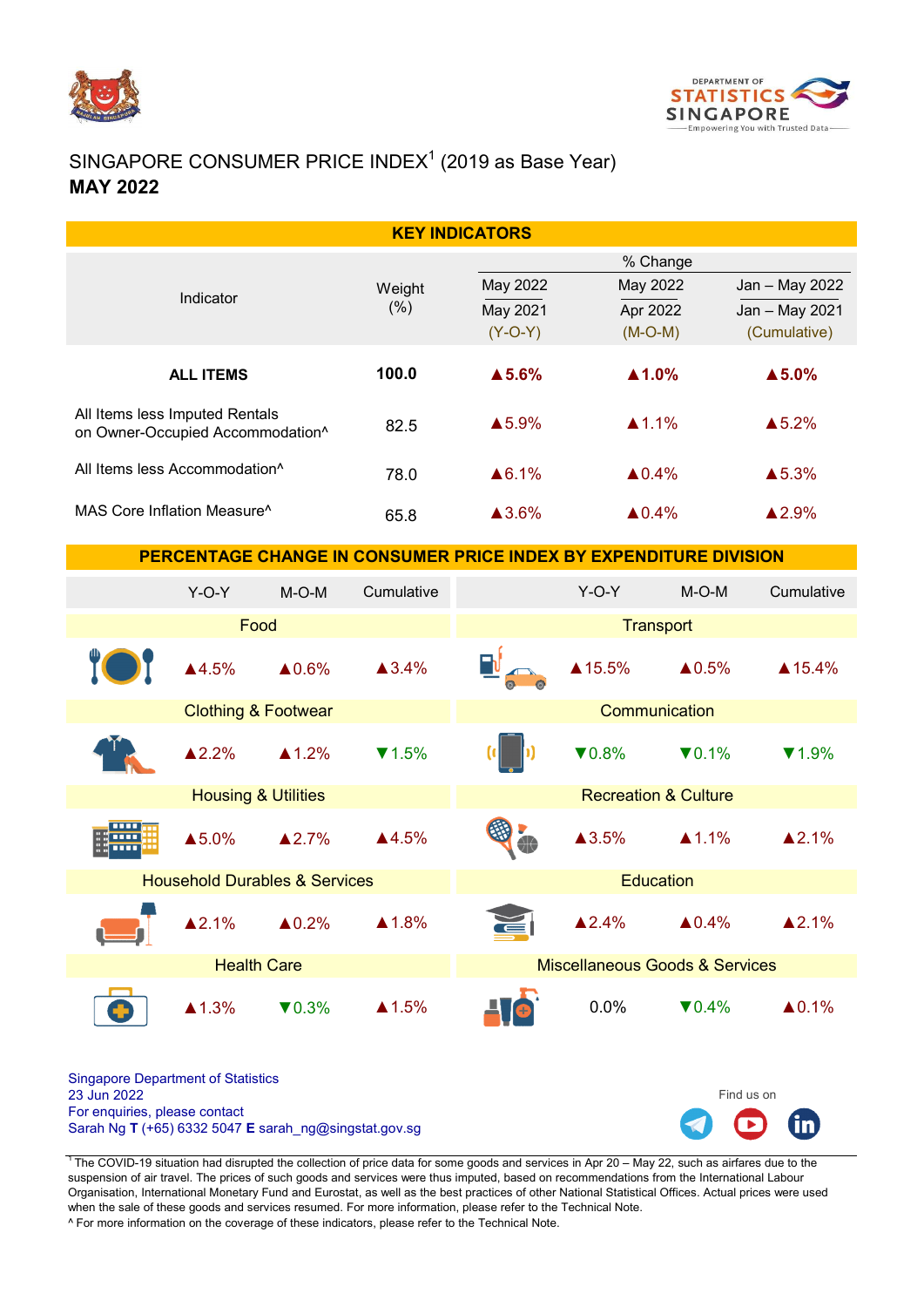TABLE 1 PERCENTAGE CHANGE IN CONSUMER PRICE INDEX AT EXPENDITURE DIVISION AND GROUP LEVEL (2019 as Base Year)

|                                                                          |                | % Change                      |                               |                                              |  |  |
|--------------------------------------------------------------------------|----------------|-------------------------------|-------------------------------|----------------------------------------------|--|--|
| <b>Expenditure Division and Group</b>                                    | <b>Weights</b> | May 2022 /<br><b>May 2021</b> | May 2022 /<br><b>Apr 2022</b> | <b>Jan-May 2022 /</b><br><b>Jan-May 2021</b> |  |  |
| <b>ALL ITEMS</b>                                                         | 10,000         | 5.6                           | 1.0                           | 5.0                                          |  |  |
| <b>FOOD</b>                                                              | 2,110          | 4.5                           | 0.6                           | 3.4                                          |  |  |
| <b>Food excl Food Serving Services</b>                                   | 682            | 4.5                           | 0.5                           | 3.6                                          |  |  |
| Bread & cereals                                                          | 127            | 2.7                           | $-0.2$                        | 2.1                                          |  |  |
| Meat                                                                     | 107            | 7.0                           | 1.3                           | 4.3                                          |  |  |
| Fish & seafood                                                           | 99             | 7.3                           | 3.0                           | 4.7                                          |  |  |
| Milk, cheese & eggs                                                      | 74             | 6.0                           | $-0.2$                        | 4.3                                          |  |  |
| Oils & fats                                                              | 14             | 6.7                           | $-0.7$                        | 7.4                                          |  |  |
| Fruits                                                                   | 86             | 0.6                           | $-0.8$                        | 2.7                                          |  |  |
| Vegetables                                                               | 86             | 4.4                           | 0.7                           | 4.7                                          |  |  |
| Sugar, preserves & confectionery                                         | 25             | 1.0                           | $-0.8$                        | 0.4                                          |  |  |
| Non-alcoholic beverages                                                  | 38             | 4.1                           | 0.1                           | 3.3                                          |  |  |
| Other food                                                               | 26             | 3.1                           | 0.5                           | 2.1                                          |  |  |
| <b>Food Serving Services</b>                                             | 1,428          | 4.6                           | 0.6                           | 3.3                                          |  |  |
| Restaurant food                                                          | 539            | 4.4                           | 0.7                           | 3.1                                          |  |  |
| Fast food                                                                | 82             | 3.1                           | 0.0                           | 2.4                                          |  |  |
| Hawker food                                                              | 791            | 4.8                           | 0.6                           | 3.5                                          |  |  |
| Catered food                                                             | 16             | 5.3                           | 4.0                           | 2.1                                          |  |  |
| <b>CLOTHING &amp; FOOTWEAR</b>                                           | 212            | 2.2                           | 1.2                           | -1.5                                         |  |  |
| Clothing                                                                 | 153            | 3.3                           | 1.0                           | $-0.6$                                       |  |  |
| Other articles & related services                                        | 10             | 3.5                           | $-0.1$                        | 0.4                                          |  |  |
| Footwear                                                                 | 49             | $-1.4$                        | 2.0                           | $-4.7$                                       |  |  |
| <b>HOUSING &amp; UTILITIES</b>                                           | 2,484          | 5.0                           | 2.7                           | 4.5                                          |  |  |
| Accommodation                                                            | 2,197          | 4.0                           | 3.1                           | 3.6                                          |  |  |
| Utilities & other fuels                                                  | 287            | 13.6                          | 0.1                           | 12.5                                         |  |  |
| <b>HOUSEHOLD DURABLES &amp; SERVICES</b>                                 | 493            | 2.1                           | 0.2                           | 1.8                                          |  |  |
| Household durables                                                       | 198            | 2.7                           | 0.1                           | 2.5                                          |  |  |
| Household services & supplies                                            | 295            | 1.6                           | 0.2                           | 1.4                                          |  |  |
| <b>HEALTH CARE</b>                                                       | 655            | 1.3                           | $-0.3$                        | 1.5                                          |  |  |
| Medicines & health products                                              | 120            | $-0.1$                        | $-2.3$                        | 0.2                                          |  |  |
| <b>Outpatient services</b>                                               | 302            | 1.4                           | 0.0                           | 1.3                                          |  |  |
| <b>Hospital services</b>                                                 | 151            | 2.6                           | 0.2                           | 1.9                                          |  |  |
| Health insurance                                                         | 82             | 0.4                           | 0.3                           | 3.3                                          |  |  |
| <b>TRANSPORT</b>                                                         | 1,707          | 15.5                          | 0.5                           | 15.4                                         |  |  |
| Private transport                                                        | 1,221          | 18.5                          | 0.7                           | 17.9                                         |  |  |
| Public transport                                                         | 310            | 7.1                           | 2.1                           | 4.9                                          |  |  |
| Other transport services                                                 | 176            | 8.3                           | $-3.5$                        | 16.5                                         |  |  |
| <b>COMMUNICATION</b>                                                     | 411            | $-0.8$                        | $-0.1$                        | $-1.9$                                       |  |  |
| Postage & courier services                                               | $\overline{2}$ | 5.5                           | 1.3                           | 2.9                                          |  |  |
| Telecommunication equipment                                              | 26             | 8.7                           | $-2.9$                        | 1.2                                          |  |  |
| <b>Telecommunication services</b>                                        | 383            | $-1.4$                        | 0.1                           | -2.1                                         |  |  |
| <b>RECREATION &amp; CULTURE</b>                                          | 789            | 3.5                           | 1.1                           | 2.1                                          |  |  |
| Recreational & cultural goods                                            | 121            | 2.0                           | $-0.9$                        | 2.1                                          |  |  |
| Recreational & cultural services                                         | 198            | 4.5                           | 0.2                           | 3.3                                          |  |  |
| Newspapers, books & stationery                                           | 34             | 0.7                           | 0.2                           | 0.6                                          |  |  |
| Holiday expenses                                                         | 436            | $3.6*$                        | $2.3*$                        | $1.6*$                                       |  |  |
| <b>EDUCATION</b>                                                         | 663            | 2.4                           | 0.4                           | 2.1                                          |  |  |
| Tuition & other fees                                                     | 656            | 2.4                           | 0.4                           | 2.1                                          |  |  |
| Textbooks & quides                                                       | $\overline{7}$ | $-0.2$                        | 0.0                           | $-0.2$                                       |  |  |
| <b>MISCELLANEOUS GOODS &amp; SERVICES</b>                                | 476            | 0.0                           | $-0.4$                        | 0.1                                          |  |  |
| Personal care                                                            | 229            | 0.8                           | $-0.2$                        | 0.1                                          |  |  |
| Alcoholic drinks & tobacco                                               | 73             | 1.1                           | 0.0                           | 0.6                                          |  |  |
| Personal effects                                                         | 80             | 3.3                           | 0.7                           | 2.6                                          |  |  |
| Social services                                                          | 24             | $-1.2$                        | 0.0                           | $-1.2$                                       |  |  |
| Other miscellaneous services                                             | 70             | $-6.9$                        | $-2.6$                        | $-3.1$                                       |  |  |
| ALL ITEMS LESS IMPUTED RENTALS ON<br><b>OWNER-OCCUPIED ACCOMMODATION</b> | 8,250          | 5.9                           | 1.1                           | 5.2                                          |  |  |
| ALL ITEMS LESS ACCOMMODATION                                             | 7,803          | 6.1                           | 0.4                           | 5.3                                          |  |  |
| <b>MAS CORE INFLATION MEASURE</b>                                        | 6,582          | 3.6                           | 0.4                           | 2.9                                          |  |  |

Please refer to the SingStat Table Builder at https://tablebuilder.singstat.gov.sg for further breakdown of the CPI data at expenditure class level. \* These services were either fully or partially unavailable in Apr 20 – May 22 due to international and safe-distancing measures to contain the COVID-19 pandemic. Price changes of unavailable services were imputed, in line with international guidelines. As the services resumed progressively, actual prices were being incorporated into the CPI. As of May 22, only some services, e.g. air travel and holiday expenses (non Vaccinated Travel Framework (VTF)) remain imputed.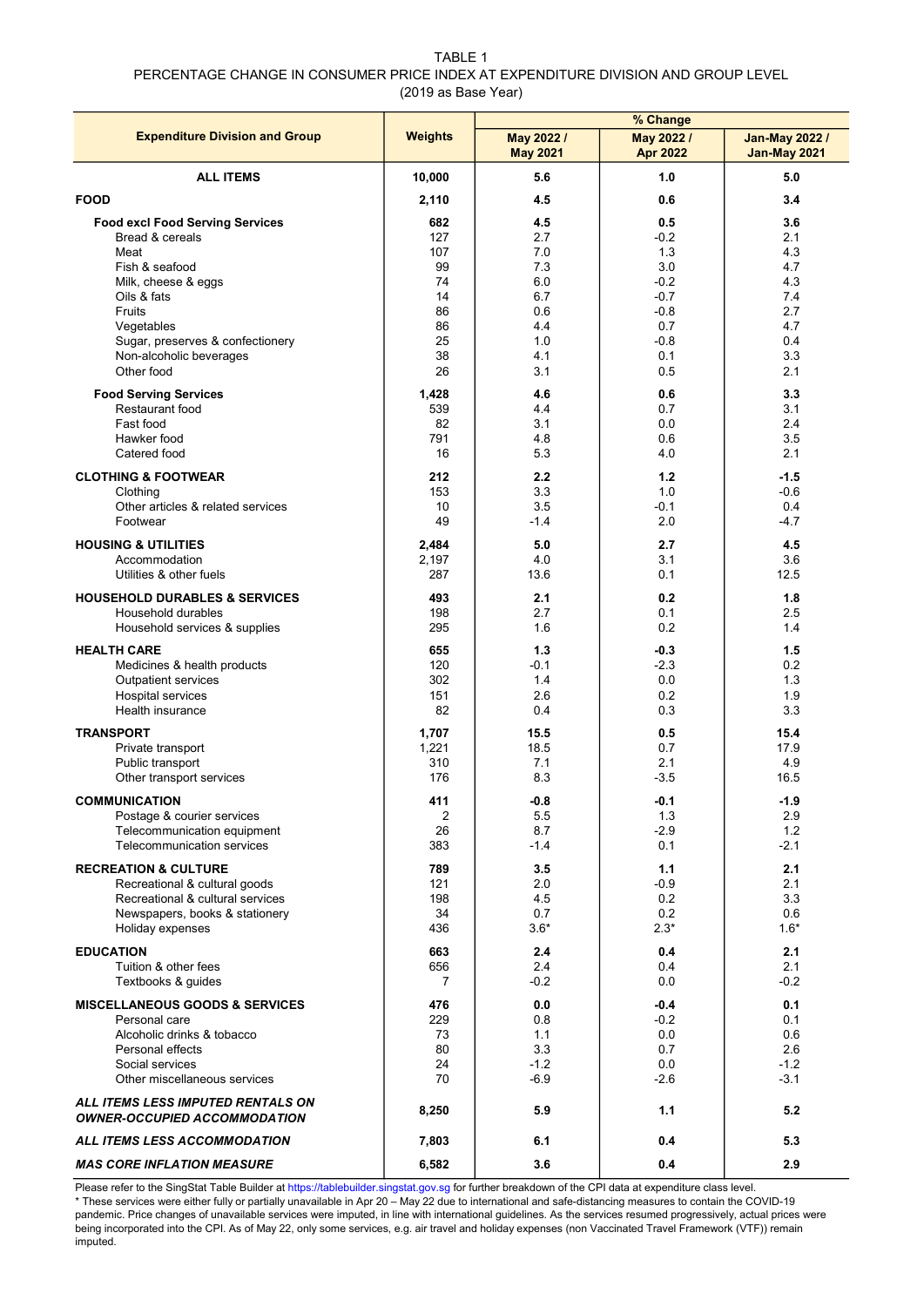| TARI F 2                                                     |
|--------------------------------------------------------------|
| CONSUMER PRICE INDEX AT EXPENDITURE DIVISION AND GROUP LEVEL |
| (2019 as Base Year)                                          |

|                                                                          |                | <b>Index</b>    |                 |                 |                     |                     |  |
|--------------------------------------------------------------------------|----------------|-----------------|-----------------|-----------------|---------------------|---------------------|--|
| <b>Expenditure Division and Group</b>                                    | <b>Weights</b> | <b>May 2021</b> | <b>Apr 2022</b> | <b>May 2022</b> | <b>Jan-May 2021</b> | <b>Jan-May 2022</b> |  |
| <b>ALL ITEMS</b>                                                         | 10,000         | 101.9           | 106.5           | 107.6           | 101.1               | 106.1               |  |
| <b>FOOD</b>                                                              | 2,110          | 103.0           | 107.0           | 107.7           | 102.8               | 106.3               |  |
| <b>Food excl Food Serving Services</b>                                   | 682            | 104.2           | 108.2           | 108.8           | 103.9               | 107.6               |  |
| Bread & cereals                                                          | 127            | 102.6           | 105.6           | 105.4           | 102.2               | 104.4               |  |
| Meat                                                                     | 107            | 105.2           | 111.1           | 112.5           | 105.3               | 109.8               |  |
| Fish & seafood                                                           | 99             | 101.4           | 105.7           | 108.8           | 101.6               | 106.4               |  |
| Milk, cheese & eggs                                                      | 74             | 103.6           | 109.9           | 109.8           | 103.1               | 107.5               |  |
| Oils & fats                                                              | 14             | 102.5           | 110.1           | 109.4           | 100.5               | 108.0               |  |
| Fruits                                                                   | 86             | 103.9           | 105.4           | 104.5           | 102.8               | 105.6               |  |
| Vegetables                                                               | 86             | 109.5           | 113.5           | 114.3           | 109.5               | 114.6               |  |
| Sugar, preserves & confectionery                                         | 25             | 105.9           | 107.8           | 106.9           | 106.2               | 106.6               |  |
| Non-alcoholic beverages                                                  | 38             | 104.6           | 108.8           | 108.9           | 104.3               | 107.8               |  |
| Other food                                                               | 26             | 102.2           | 104.9           | 105.4           | 102.0               | 104.2               |  |
| <b>Food Serving Services</b>                                             | 1,428          | 102.5           | 106.5           | 107.1           | 102.3               | 105.6               |  |
| Restaurant food                                                          | 539            | 102.5           | 106.3           | 107.0           | 102.3               | 105.5               |  |
| Fast food                                                                | 82             | 102.4           | 105.6           | 105.6           | 102.4               | 104.8               |  |
| Hawker food                                                              | 791            | 102.5           | 106.7           | 107.4           | 102.2               | 105.8               |  |
| Catered food                                                             | 16             | 102.2           | 103.5           | 107.7           | 102.2               | 104.3               |  |
| <b>CLOTHING &amp; FOOTWEAR</b>                                           | 212            | 92.2            | 93.2            | 94.3            | 93.2                | 91.7                |  |
| Clothing                                                                 | 153            | 92.1            | 94.2            | 95.2            | 92.9                | 92.3                |  |
| Other articles & related services                                        | 10             | 95.5            | 98.9            | 98.8            | 97.7                | 98.2                |  |
| Footwear                                                                 | 49             | 91.9            | 88.9            | 90.7            | 93.0                | 88.7                |  |
| <b>HOUSING &amp; UTILITIES</b>                                           | 2,484          | 101.1           | 103.4           | 106.2           | 99.9                | 104.4               |  |
| Accommodation                                                            | 2,197          | 102.0           | 102.9           | 106.0           | 100.8               | 104.4               |  |
| Utilities & other fuels                                                  | 287            | 94.8            | 107.5           | 107.7           | 93.2                | 104.9               |  |
| <b>HOUSEHOLD DURABLES &amp; SERVICES</b>                                 | 493            | 101.5           | 103.5           | 103.6           | 101.3               | 103.2               |  |
| Household durables                                                       | 198            | 101.4           | 104.1           | 104.2           | 101.1               | 103.7               |  |
| Household services & supplies                                            | 295            | 101.6           | 103.0           | 103.3           | 101.4               | 102.8               |  |
| <b>HEALTH CARE</b>                                                       | 655            | 99.4            | 101.0           | 100.7           | 99.1                | 100.6               |  |
| Medicines & health products                                              | 120            | 97.6            | 99.8            | 97.5            | 98.4                | 98.6                |  |
| Outpatient services                                                      | 302            | 96.6            | 98.0            | 97.9            | 96.6                | 97.8                |  |
| <b>Hospital services</b>                                                 | 151            | 102.8           | 105.3           | 105.5           | 102.6               | 104.6               |  |
| Health insurance                                                         | 82             | 106.3           | 106.4           | 106.7           | 103.0               | 106.4               |  |
| <b>TRANSPORT</b>                                                         | 1,707          | 107.3           | 123.3           | 124.0           | 105.0               | 121.2               |  |
| Private transport                                                        | 1,221          | 109.2           | 128.5           | 129.3           | 106.1               | 125.1               |  |
| Public transport                                                         | 310            | 105.3           | 110.6           | 112.8           | 104.9               | 110.0               |  |
| Other transport services                                                 | 176            | 98.3            | 110.2           | 106.4           | 97.6                | 113.8               |  |
| <b>COMMUNICATION</b>                                                     | 411            | 99.8            | 99.1            | 99.0            | 100.9               | 99.0                |  |
| Postage & courier services                                               | 2              | 93.0            | 96.8            | 98.0            | 93.0                | 95.7                |  |
| Telecommunication equipment                                              | 26             | 93.7            | 105.0           | 101.9           | 100.7               | 102.0               |  |
| Telecommunication services                                               | 383            | 100.2           | 98.7            | 98.8            | 100.9               | 98.8                |  |
| <b>RECREATION &amp; CULTURE</b>                                          | 789            | 98.8            | 101.1           | 102.3           | 98.5                | 100.6               |  |
| Recreational & cultural goods                                            | 121            | 98.4            | 101.2           | 100.4           | 98.2                | 100.2               |  |
| Recreational & cultural services                                         | 198            | 100.5           | 104.8           | 105.0           | 100.7               | 104.0               |  |
| Newspapers, books & stationery                                           | 34             | 100.7           | 101.2           | 101.4           | 100.6               | 101.2               |  |
| Holiday expenses                                                         | 436            | $98.1*$         | 99.4*           | $101.7*$        | $97.5*$             | 99.1*               |  |
| <b>EDUCATION</b>                                                         | 663            | 100.2           | 102.2           | 102.6           | 100.1               | 102.2               |  |
| Tuition & other fees                                                     | 656            | 100.2           | 102.2           | 102.6           | 100.1               | 102.3               |  |
| Textbooks & quides                                                       | $\overline{7}$ | 100.4           | 100.2           | 100.2           | 100.4               | 100.2               |  |
| <b>MISCELLANEOUS GOODS &amp; SERVICES</b>                                | 476            | 98.3            | 98.7            | 98.3            | 98.5                | 98.5                |  |
| Personal care                                                            | 229            | 98.6            | 99.6            | 99.4            | 99.1                | 99.2                |  |
| Alcoholic drinks & tobacco                                               | 73             | 99.2            | 100.3           | 100.3           | 99.1                | 99.6                |  |
| Personal effects                                                         | 80             | 94.8            | 97.2            | 97.9            | 95.0                | 97.4                |  |
| Social services                                                          | 24             | 96.3            | 95.1            | 95.1            | 96.3                | 95.1                |  |
| Other miscellaneous services                                             | 70             | 101.4           | 97.0            | 94.5            | 100.8               | 97.7                |  |
| ALL ITEMS LESS IMPUTED RENTALS ON<br><b>OWNER-OCCUPIED ACCOMMODATION</b> | 8,250          | 102.0           | 106.8           | 107.9           | 101.1               | 106.4               |  |
| ALL ITEMS LESS ACCOMMODATION                                             | 7,803          | 101.9           | 107.6           | 108.0           | 101.2               | 106.6               |  |
| <b>MAS CORE INFLATION MEASURE</b>                                        | 6,582          | 100.5           | 103.7           | 104.1           | 100.3               | 103.2               |  |

Please refer to the SingStat Table Builder at https://tablebuilder.singstat.gov.sg for further breakdown of the CPI data at expenditure class level.

\* These services were either fully or partially unavailable in Apr 20 – May 22 due to international and safe-distancing measures to contain the COVID-19 pandemic. Price changes of unavailable services were imputed, in line with international guidelines. As the services resumed progressively, actual prices were being incorporated into the CPI. As of May 22, only some services, e.g. air travel and holiday expenses (non Vaccinated Travel Framework (VTF)) remain imputed.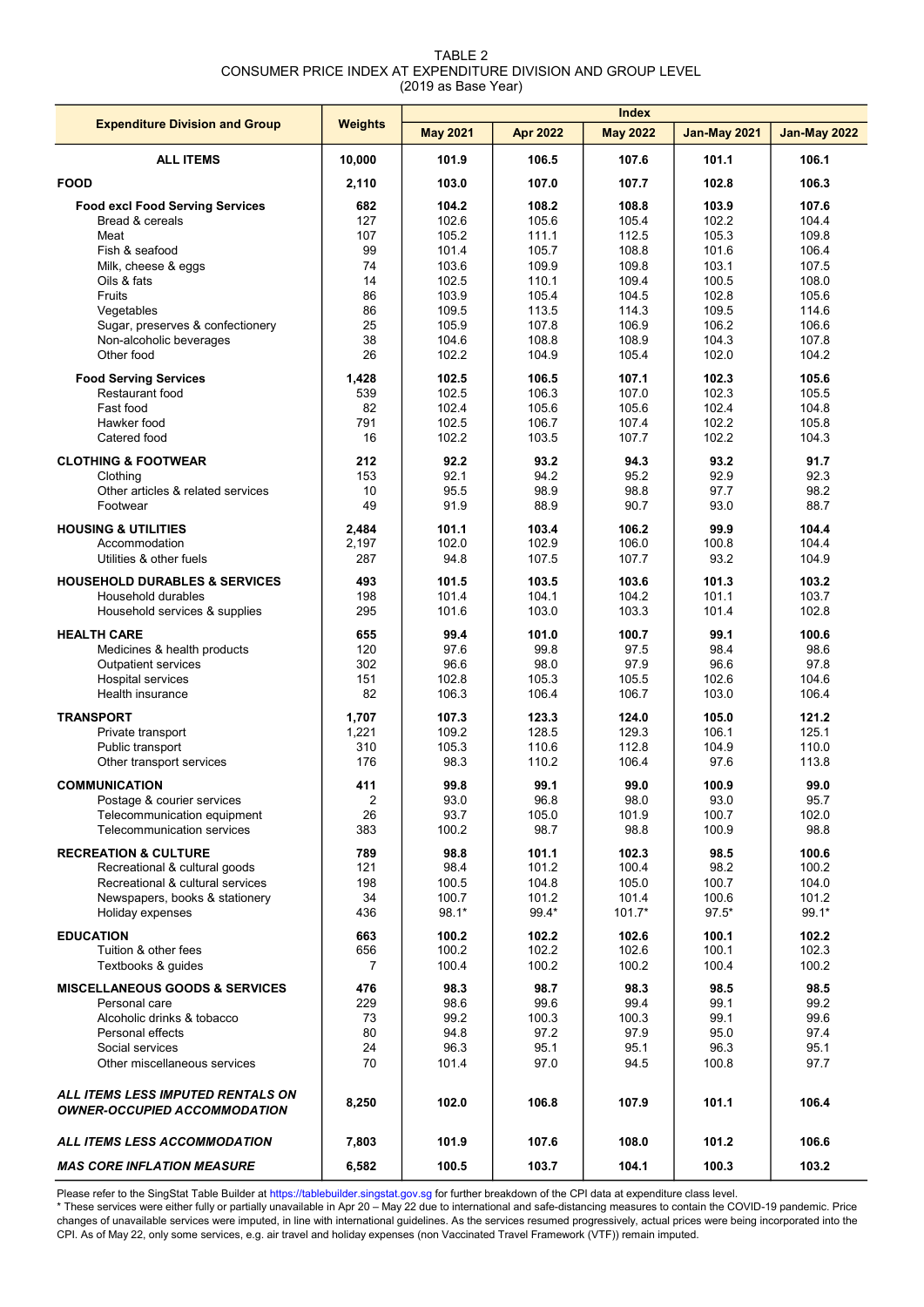# TECHNICAL NOTE

#### Concept and Definition

The Consumer Price Index (CPI) measures the average price changes in a fixed basket of consumption goods and services commonly purchased by the resident households over time. It is commonly used as a measure of consumer price inflation.

The weighting pattern for the 2019-based CPI was derived from the expenditure values obtained from the Household Expenditure Survey (HES) conducted between October 2017 and September 2018. These expenditure values were updated to 2019 values by taking into account price changes between 2017/18 and 2019.

# Scope and Coverage

The CPI covers only consumption expenditure incurred by resident households, which refer to households headed by Singapore Citizens or Permanent Residents. It excludes non-consumption expenditures such as loan repayments, income taxes, purchases of houses, shares, and other financial assets etc.

A total of 6,800 brands/varieties are included in the 2019-based CPI basket and they are classified into ten main expenditure divisions based largely on the Classification of Individual Consumption According to Purpose (COICOP). The total number of outlets selected for pricing is about 4,200.

#### Measurement of Changes in the Consumer Price Index

The CPI is compiled on a monthly basis. For longer periods, the CPI is derived by averaging the monthly indices. For example, the yearly CPI is derived by taking a simple average of the 12 months' indices for the year.

To compute month-on-month change, the difference between the CPI for the specific month and that for the preceding month expressed in percentage term is used. This measures the change in average prices between the two months and serves as a useful shortterm indicator of price movement.

To measure the year-on-year change, the CPI for the specific month is compared with that for the same month of preceding year. Likewise, the annual inflation rate for a specific year is computed by comparing the average for the 12 monthly indices with that for the preceding year.

#### Consumer Price Index for All Items

This contains all the expenditure divisions, groups and classes.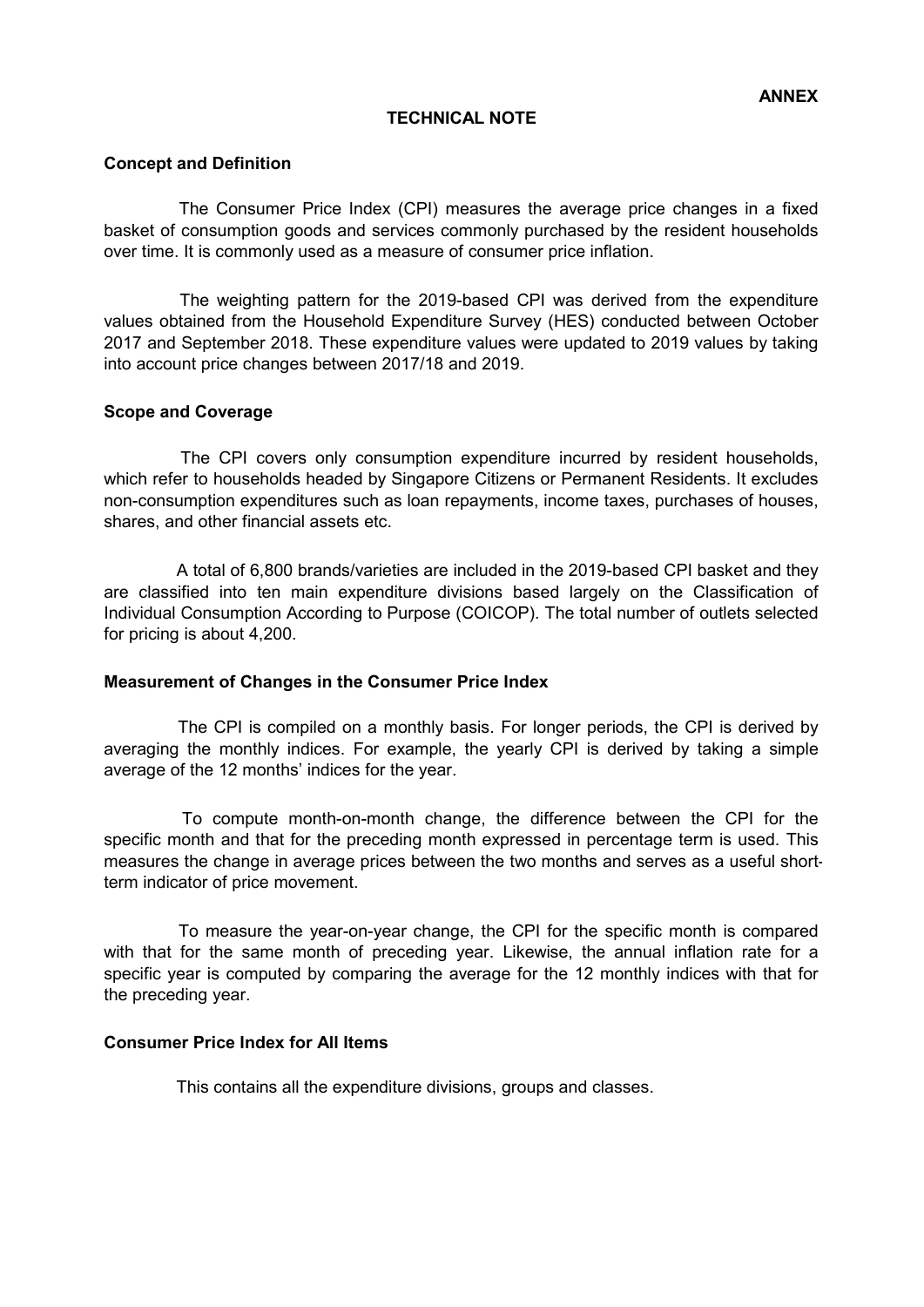# Pricing Indicator for Rented and Owner-Occupied Accommodation Index

For the computation of the rented accommodation index, actual rental data for the entire rental market obtained from administrative sources are used. These rental data refer to the actual rental paid for rented units, regardless of when the leases were signed, i.e. including new and renewed leases signed in the period and existing leases signed earlier. This reflects the actual consumption pattern of the population renting accommodation as households are paying rentals according to the contract signed, and not all are paying rental at the prevailing market rates of the period. For the computation of the owner-occupied accommodation index in the CPI, Department Of Statistics (DOS) adopts the rental equivalence method which measures the shelter cost in terms of the expected rental the owner would have to pay if he were a tenant of the premise. The pricing indicator for owneroccupied accommodation is the rental data for the entire rental market.

# Consumer Price Index for "All Items Less Accommodation" and "All Items Less Imputed Rentals on Owner-Occupied Accommodation"

Accommodation, one of the groups in the Housing & Utilities expenditure division, comprises "rented and owner-occupied accommodation", as well as "housing maintenance & repairs". A significant share of the Accommodation group is "owner-occupied accommodation" cost, which reflects the costs to homeowners of utilizing the flow of services provided by their homes over an extended period of time. As the cost of using housing services is not directly observed for homeowners, it is computed based on the imputed rental concept under the rental equivalence method, i.e. proxied by market rentals.

The Owner-Occupied Accommodation (OOA) cost in CPI comprises rentals that are imputed for owner-occupied homes. Imputed rentals on OOA have no impact on the cash expenditure of owner-occupied households. In addition, under "housing maintenance & repairs", the rebates for service & conservancy charges (S&CC) which are given to households living in HDB flats in different periods of the year result in some volatility in the monthly CPI. For "All Items less imputed rentals on owner-occupied accommodation", actual rentals paid on rented units are still included in the measure.

# Monetary Authority of Singapore's Core Inflation Measure

The Monetary Authority of Singapore (MAS) monitors a core inflation measure that excludes the components of "Accommodation" and "Private Transport".